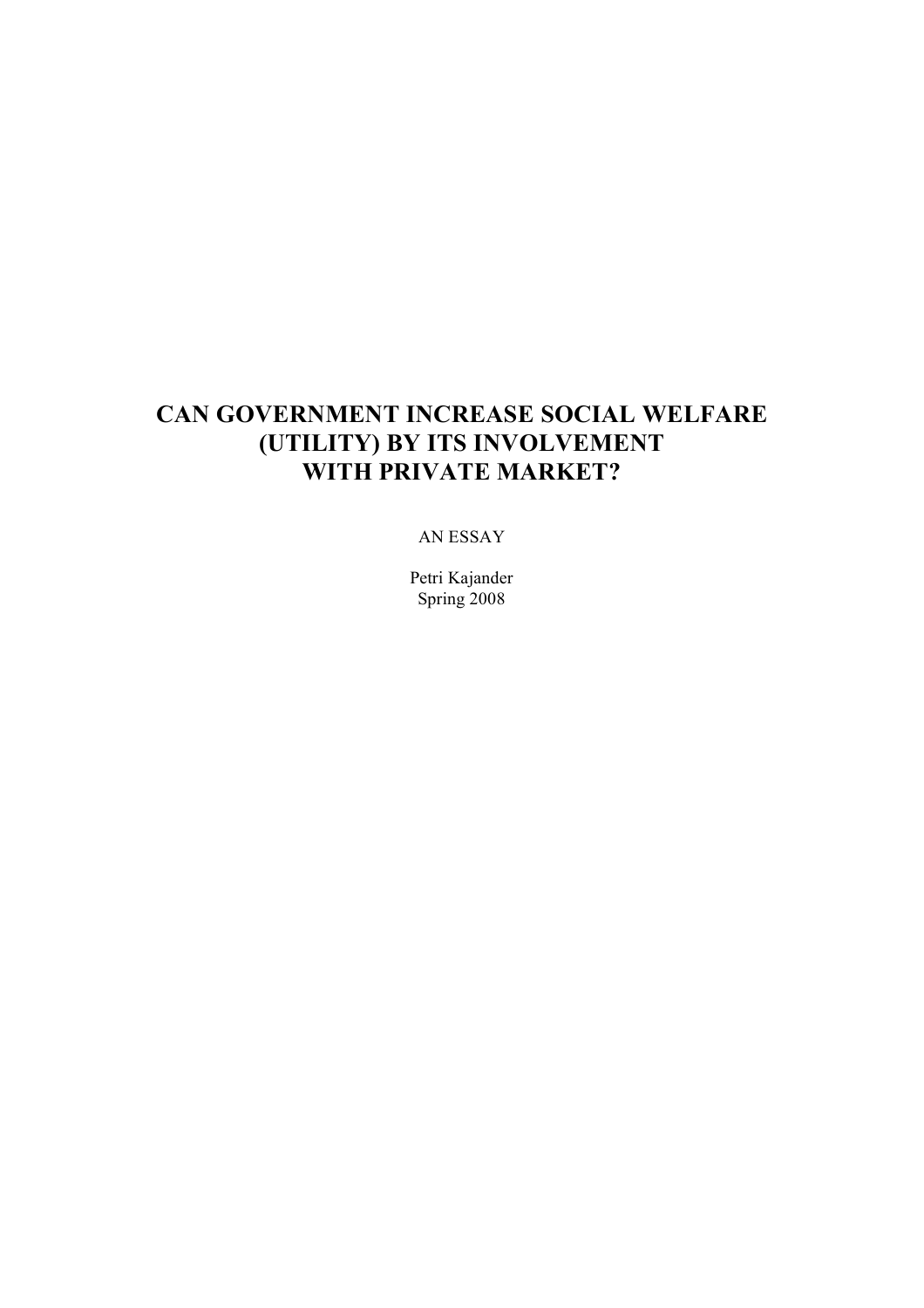## **1 INTRODUCTION**

*"The body of economic knowledge is an essential element in the structure of human civilization; it is the foundation upon which modern industrialism and all the moral, intellectual, technological, and therapeutical achievements of the last centuries have been built. It rests with men whether they will make the proper use of the rich treasure with which this knowledge provides them or whether they will leave it unused. But if they fail to take the best advantage of it and disregard its teachings and warnings, they will not annul economics; they will stamp out society and the human race." (Last words in Ludwig von Mises' Human Action; 1998, 881)*

We are bound by the commonly accepted paradigms and beliefs that have become assumptions and a foundation that is not questioned anymore. This Whig theory expects that sciences are always going upwards and onwards each year going by and this movement in time results that everything is better now than before. Even though we are standing on the shoulders of the past intellectual giants we have no need to look back there is nothing new to learn, it is all accumulated and distilled into our current knowledge. A paradigm can stay unquestioned for decades if not centuries but often there comes a time when anomalies are too big and obvious to be ignored anymore. Then the scientists need to shift their focus from tinkering and ever more specialised improvement of the existing theories back to basics. Physics are certainly in this phase now. Quantum theory does not make much sense—it cannot be tested sufficiently enough in nature. It is almost pure fiction based on mathematics. The same applies to the current state of economics. Most of it does not make much sense and it is mainly treated as a subclass of mathematics. Alfred De Grazia once stated that "much more is forgotten than is known." Are we sure that we have not missed something important? (Younkins 2005, 142-145)

The purpose of this essay is to address the role of government for private market and to find out the extent and the scope that government's involvement with private establishments can be justified by economics. It seems to be assumed that government has a fundamental and necessary role in the business of private enterprises. This is not merely an assumption—it is the current paradigm and dogma. This fact is not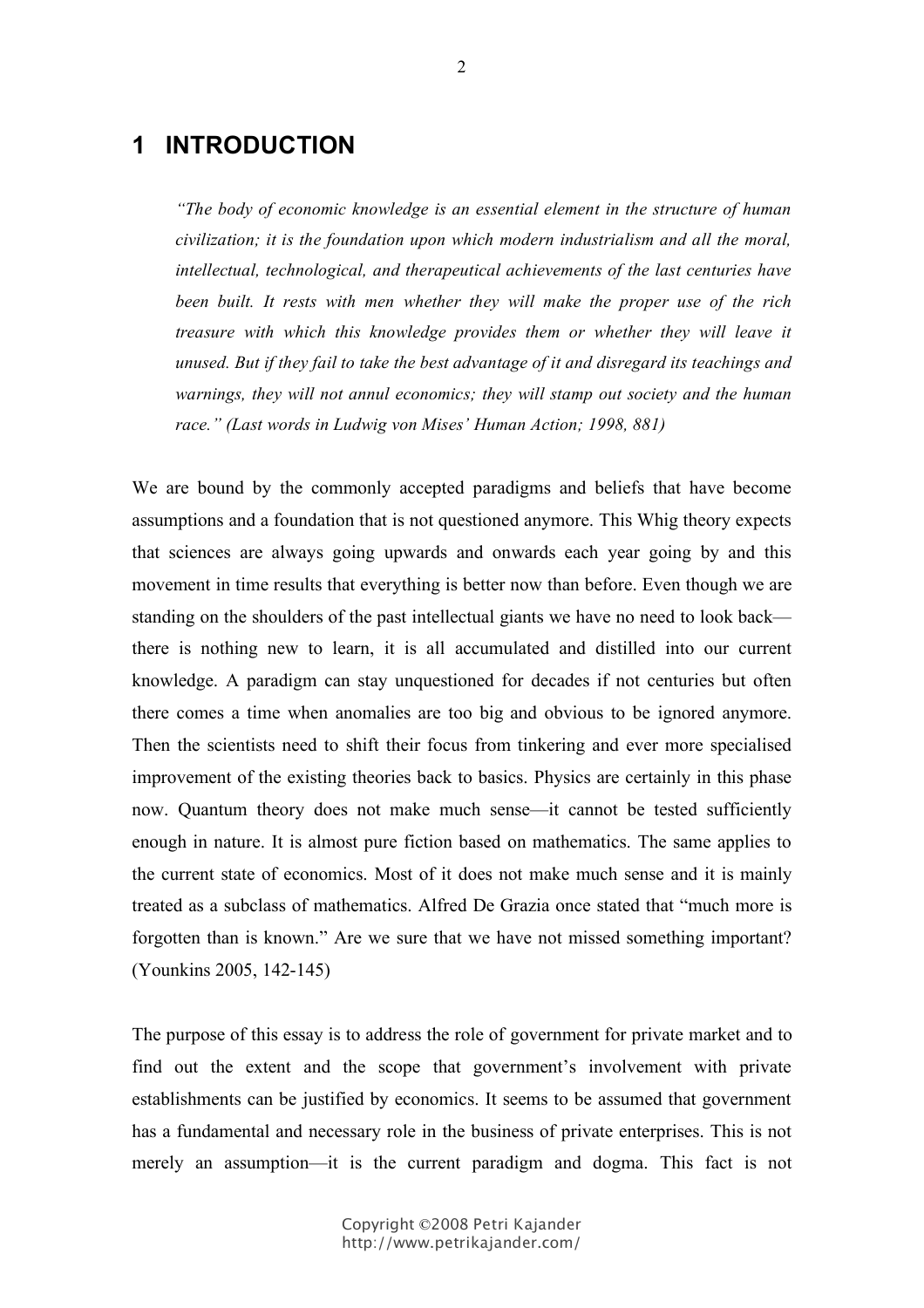questioned in the economic studies and research anymore. It is part of the equation. Still, Murray Rothbard notes that "[t]here is a…well-known difficulty in philosophy and the social sciences which makes systematic error… likely: the infusion of emotions, value judgments, and political ideologies into the scientific process (Rothbard 1997, 198)." This claim gains even more substance when noted that the higher education is entirely monopolised by the state in many countries.

#### *1.1 Methodology*

This paper mainly questions something that is implicitly widely accepted. Therefore it cannot approach the study area from the same angle and by the same tools as the others. Albert Einstein once said that problems cannot be solved at the same level of thinking with which they were created. The current mainstream economics is mainly based on the legacy of Lord Keynes. Paul A. Samuelson has been (and still is) one of the main promoters of this line of thinking. Without going in detail it can be noted that much of the current economical tradition has its roots borrowed and copied from other sciences—mainly from natural sciences. The Newtonian mechanical view of the world still prevails in economics. But like in physics economics have two theories that do not fit together. Einstein's relative world does not interact with the unpredictable quantum physics. Similarly micro-and macroeconomics are mostly separate and certainly not an integrated theory. They rely on a static worldview (equilibrium is a balance without any movement) that needs to make assumptions that make the relevance of the theories questionable in the real world. How do you measure something that has no constant relations? Also, what kind of impact has free will to economical models?

This paper chooses the path less travelled: an Austrian approach. The Austrian school of economics was founded in the 1870's and 1880's. There are several historical reasons why the Austrian economics have not been widely known in the mainstream so far. Contrary to the popular trend at the time it gave more emphasis on the methodological and epistemological questions than other economists who favoured empirical positivist approach. This set Austrians apart from the main stream together with the fact that they continued to write fundamental treatises instead of focusing on narrow mathematical questions. No less important issue is the fact that Austrians stress the individual and her choices that have not been very popular themes in the  $20<sup>th</sup>$  century. Nevertheless today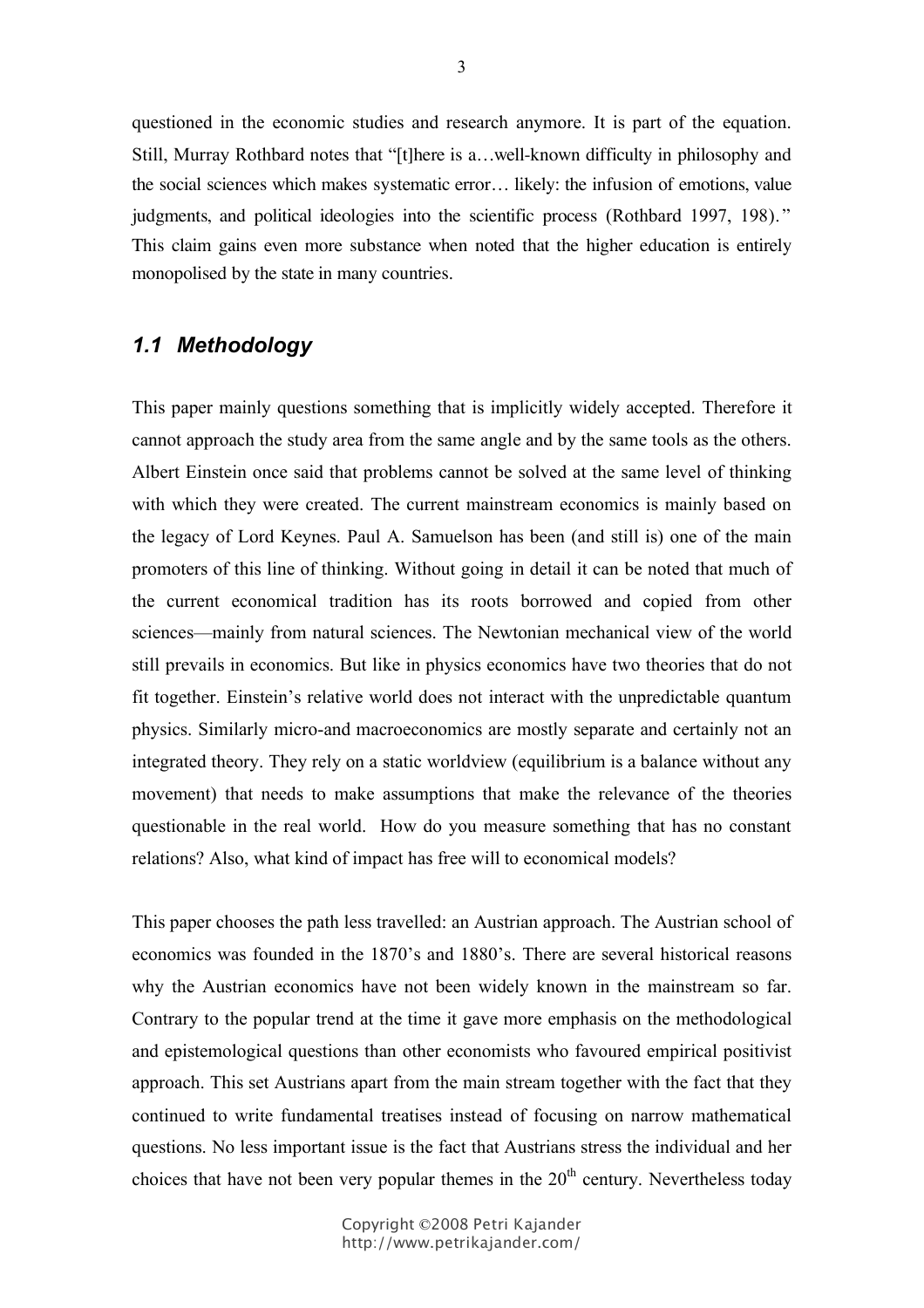Austrians are able to provide a systematic treatise of economics, which is something that the mainstream schools of economic thought cannot do. And without an overview and systematic approach it is very difficult if not impossible to raise fundamental questions and reconsider assumptions. (Rothbard 1997, 200-201)

Mises once said that "[e]conomics deals with society's fundamental problems; it concerns everyone and belongs to all. It is the main and proper study of every citizen." This is also why the current paper assumes as known less about the methodology and the Misesian theory than would otherwise be justifiable. The following approach is strictly speaking based on the Misesian paradigm<sup>1</sup> of praxeology that is developed further by Mises' student, Murray N. Rothbard, who became the main Austrian theorist after his death.

 <sup>1</sup> For more see Hans-Hermann Hoppe, *Praxeology and Economic Science* (Auburn, Ala.: Ludwig von Mises Institute, 1988); Hoppe, A *Theory of Socialism and Capitalism: Economics, Politics, and Ethics* (Boston: Kluwer, 1988); Hoppe, *The Economics and Ethics of Private Properly* (Boston: Kluwer, 1993); Joseph T. Salerno, "Postscript: Why Socialist Economy is 'Impossible,'" in Ludwig von Mises, *Economic Calculation in the Socialist Commonwealth* (1920; Auburn, Ala.: Ludwig von Mises Institute, 1990), pp.51—71; Salerno, "Ludwig von Mises as Social Rationalist," *Review of Austrian Economics 4* (1990): 26—54*;* Salerno, "Commentary: The Concept of Coordination in Austrian Macroeconomics," in *Austrian Economics,* Richard Ebeling, ed. (Hillsdale, Mich.: Hillsdale College Press, 1991), pp. 325-43*;* Barry Smith, "Austrian Economics and Austrian Philosophy," *Austrian Economics: Historical and Philosophical Background,* W. Grassi and Barry Smith, eds. (New York: New YorkUniversity Press, 1986), pp. 1—36; and Gordon, *Philosophical Origins of Austrian Economics.*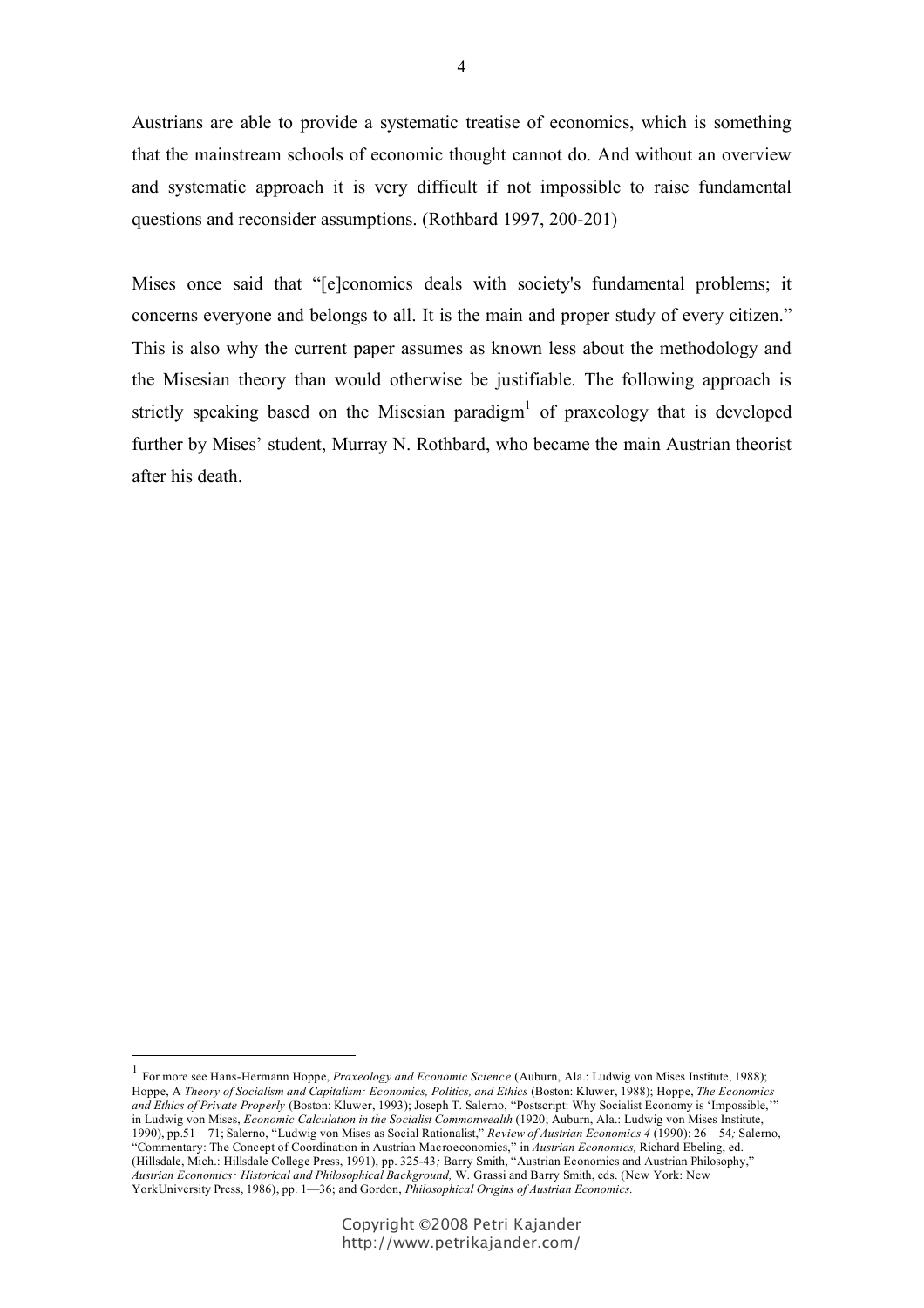## **2 PRAXEOLOGY**

### *2.1 Epistemology*

*"To begin with, departing from the procedure usually followed, one must distinguish the methodological from the logical problem.*

*As a rule, methodology is understood to be logic conceived as the theory of the methods of thought." (Mises 2003, 74)*

Epistemology is concerned with human knowledge and more specifically of its origin, scope, and the crucial question where does it come from. Rationalism has its basis on reason—our knowledge does not come through our sensory perception. It is derived from principals that pre-exist in the human mind. Empiricism on the other hand states that everything we know is revealed to us via observation and experience.

Immanuel Kant criticised the empirical approach, supported among others by David Hume, and noted that experience is only the raw material for the mind and there needs to be something already in place in order to process the observational data. Kant defined this as *a priori* knowledge in contrast to *a posteriori* knowledge that is derived from experience. A proposition is *analytic* when the means of formal logic is enough to verify it, and in an opposite case the proposition is *synthetic*. This leads to a question how can one verify a proposition that is not based on any observational information and not having sufficient knowledge of it beforehand (*synthetic a priori*). (Kant 1781)

Kant stated that mathematics and geometry are examples of this category—they are truly *synthetic a priori*. He proved his claim by stating that these axioms are selfevident. This does not mean that the axioms are easy to find or to realise but only that they cannot be denied as self-evident without a self-contradiction: one needs to admit their truth implicitly while attempting to prove them wrong. *"Proving* means *making evident* something which is not evident. If a truth or proposition is self-evident, it is useless to attempt to prove it; to attempt to prove it would be to attempt to make evident something which is already evident (Toohey 1952, 60)."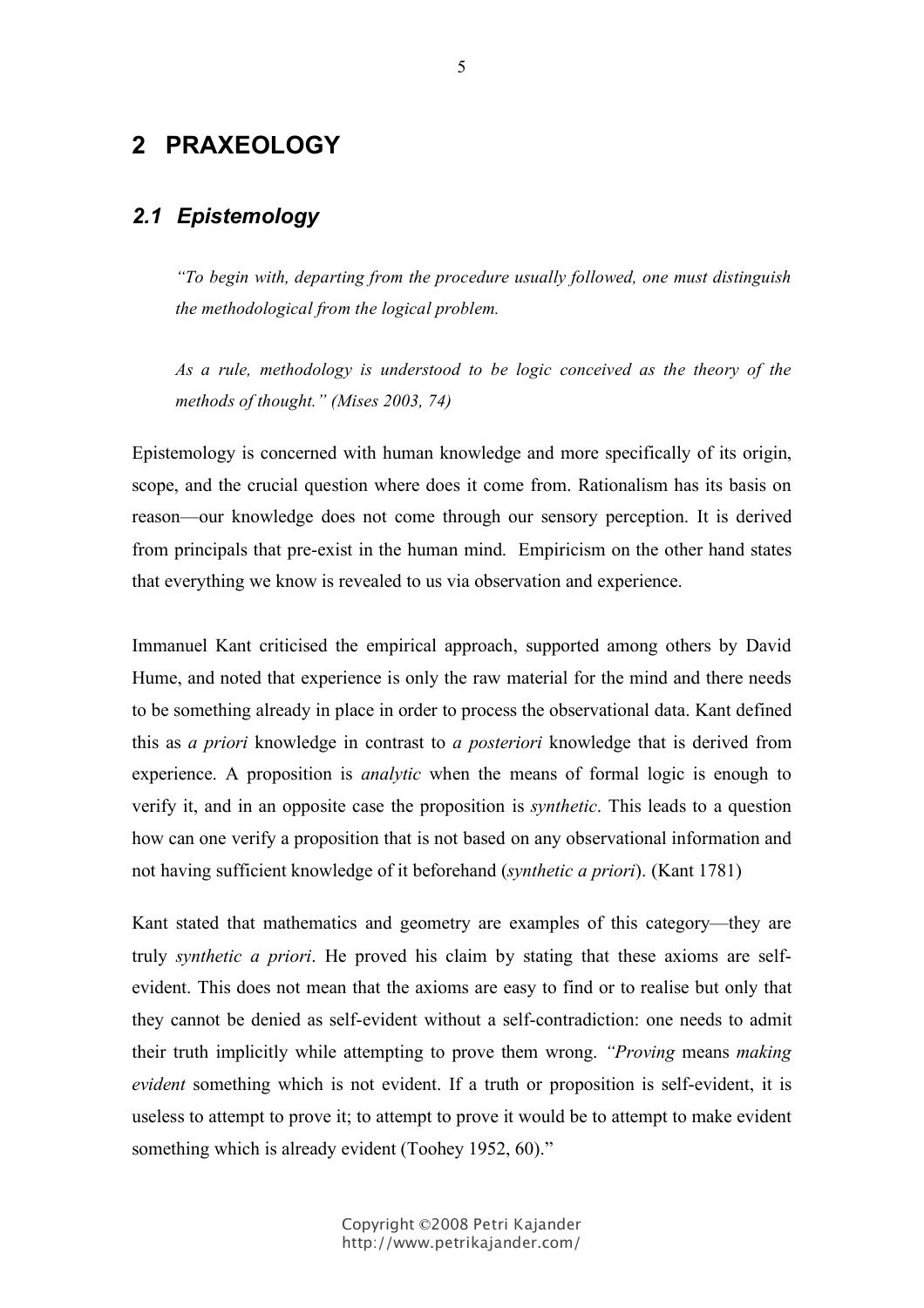Kant's postulate still requires inner reflection by the person and hence the self-evidence cannot be directly observed by others. Ludwig von Mises provided a solution by stating that these truths are not just inner workings of mind but the mind belongs to a man and his mental activities are grounded as categories of action by him. Humans act—is a true *synthetic a priori* axiom that cannot be denied without contradicting the self-evident claim by another action and thus implicitly admitting it. (Hoppe 1995, 8)

Praxeology, or the science of the logic of human mind, applied to the science of economics is based on deduction and according to Mises (1998, 32): "Its statements and propositions are not derived from experience. They are, like those of logic and mathematics, a priori. They are not subject to verification and falsification on the ground of experience and facts. They are both logically and temporally antecedent to any comprehension of historical facts. They are a necessary requirement of any intellectual grasp of historical events." Since praxeology is based on the fundamental, and true, axiom that individuals act it necessarily follows that all the propositions that can be deduced from this axiom must also be true (for example A being true and implying B, then B must also be true) (Rothbard 1997, 58-60). "What praxeology asserts with regard to human action in general is strictly valid without any exception for every action. There is action and there is the absence of action, but there is nothing in between (Mises 1962, 45)." Therefore the laws of economics science can only be formulated based on the apodictically known axioms out of which the other necessarily true laws will follow (Rothbard 1997, 25).

It is worthwhile to present some of the direct implications of the action axiom (for the entire deduced system of economics see Mises 1998). Action implies that it is purposeful; it is directed towards a goal and man uses means to reach his ends. By action he believes he can alter his present state and he has the knowledge to act so. Acting man uses exchange from one state of affairs to another state of affairs. This implies dissatisfaction for the current state of affairs as well as scarcity for the means. Action happens in time and since man is mortal time is scarce. Time is his means to reach his ends but the future is uncertain since if it were known he would not act. To reach the ends it is necessary to make choices, and in order to select between alternatives ranks of value are needed. Action is based on causal relationship between cause and effect—otherwise man could not act. "Let us note that praxeology does not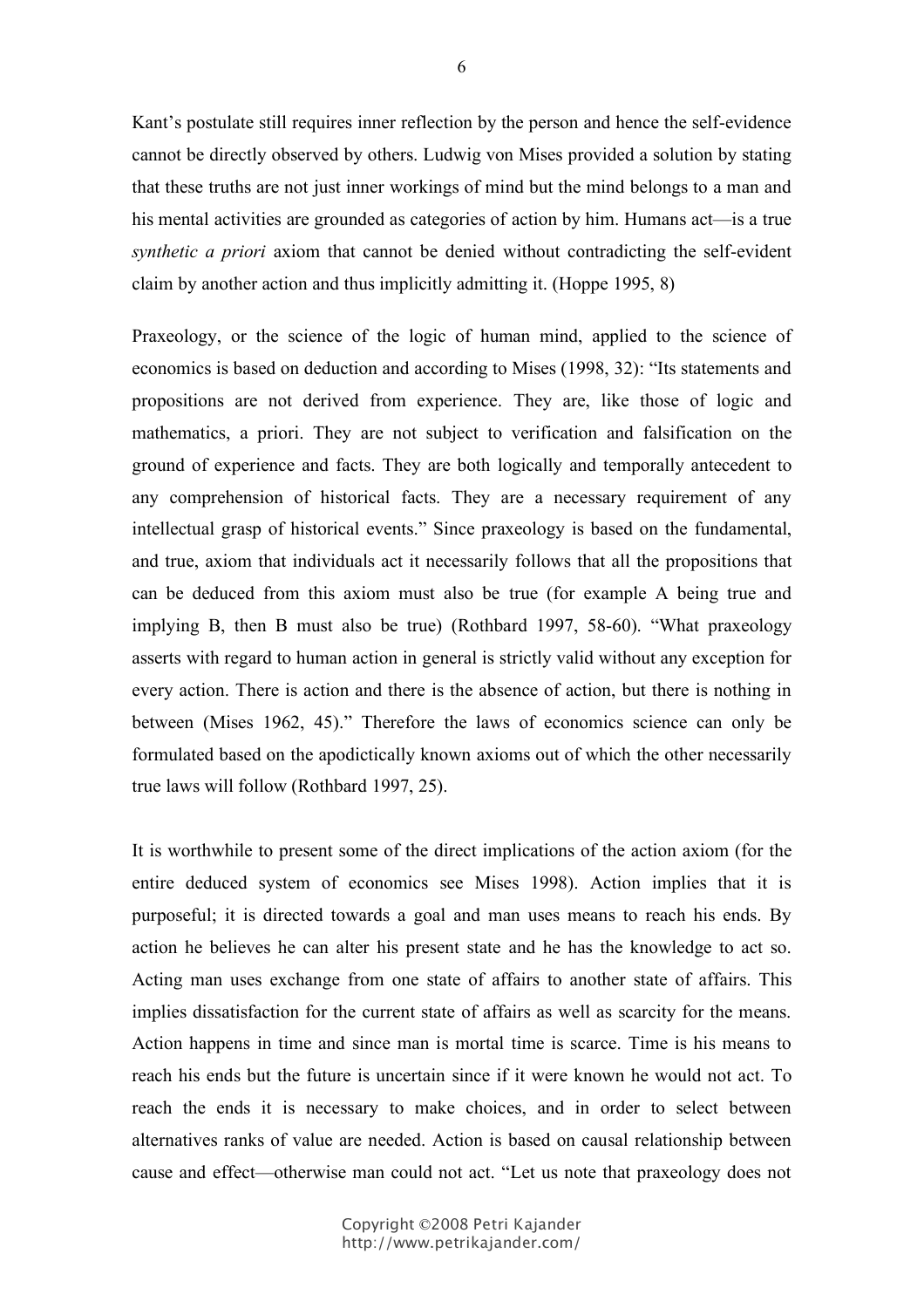assume that a person's choice of values or goals is wise or proper or that he has chosen the technologically correct method of reaching them. All that praxeology asserts is that the individual actor adopts goals and believes, whether erroneously or correctly, that he can arrive at them by the employment of certain means (Rothbard 1997, 59)."

Rothbard also notes that according to Mises only the fundamental axiom of action is a priori and there are a small number of subsidiary axioms that are broadly speaking empirical but de facto self-evident. "We may consider them in decreasing order of their generality: (1) the most fundamental—variety of resources, both natural and human. From this follows directly the division of labour, the market, etc.; (2) less important, that *leisure is a consumer good*. These are actually the only postulates needed. Two other postulates simply introduce limiting subdivisions into the analysis. Thus, economics can deductively elaborate from the Fundamental Axiom and Postulates (1) and (2) (actually, only Postulate 1 is necessary) an analysis of Crusoe economics, of barter, and of a monetary economy. All these elaborated laws are absolutely true. They are only *applicable* in concrete cases, however, where the particular limiting conditions apply (Rothbard 1997, 67; 103)." Why all the praxeological laws are qualitative in nature Rothbard gives the following argument (1997, 16): "Since the fundamental and other axioms are qualitative by nature, it follows that the propositions deduced by the laws of logic from these axioms are also qualitative. The laws of human action are therefore qualitative, and, in fact, it should be clear that free will precludes quantitative laws"

Economic theorist cannot use controlled laboratory experiment like natural scientist. It is impossible to keep the relevant variables of the social world constant and therefore a mental experiment is used: theorist keeps them constant in his mind. "In short, economics arrives at *ceteris paribus* laws: *Given* the supply, the price will change in the same direction as demand; *given* the demand, price will change in the opposite direction from supply (Rothbard 1997, 35)."

In physics simple facts can be isolated in the laboratory. These isolated facts are known by keeping all the other but relevant factors constant, but the laws to explain them are not. At best hypothesis can be formulated and they can be validated by controlled experiments. However, even though the laws explain the facts consistently the laws of physics cannot be absolutely established, Heisenberg uncertainty principal been just one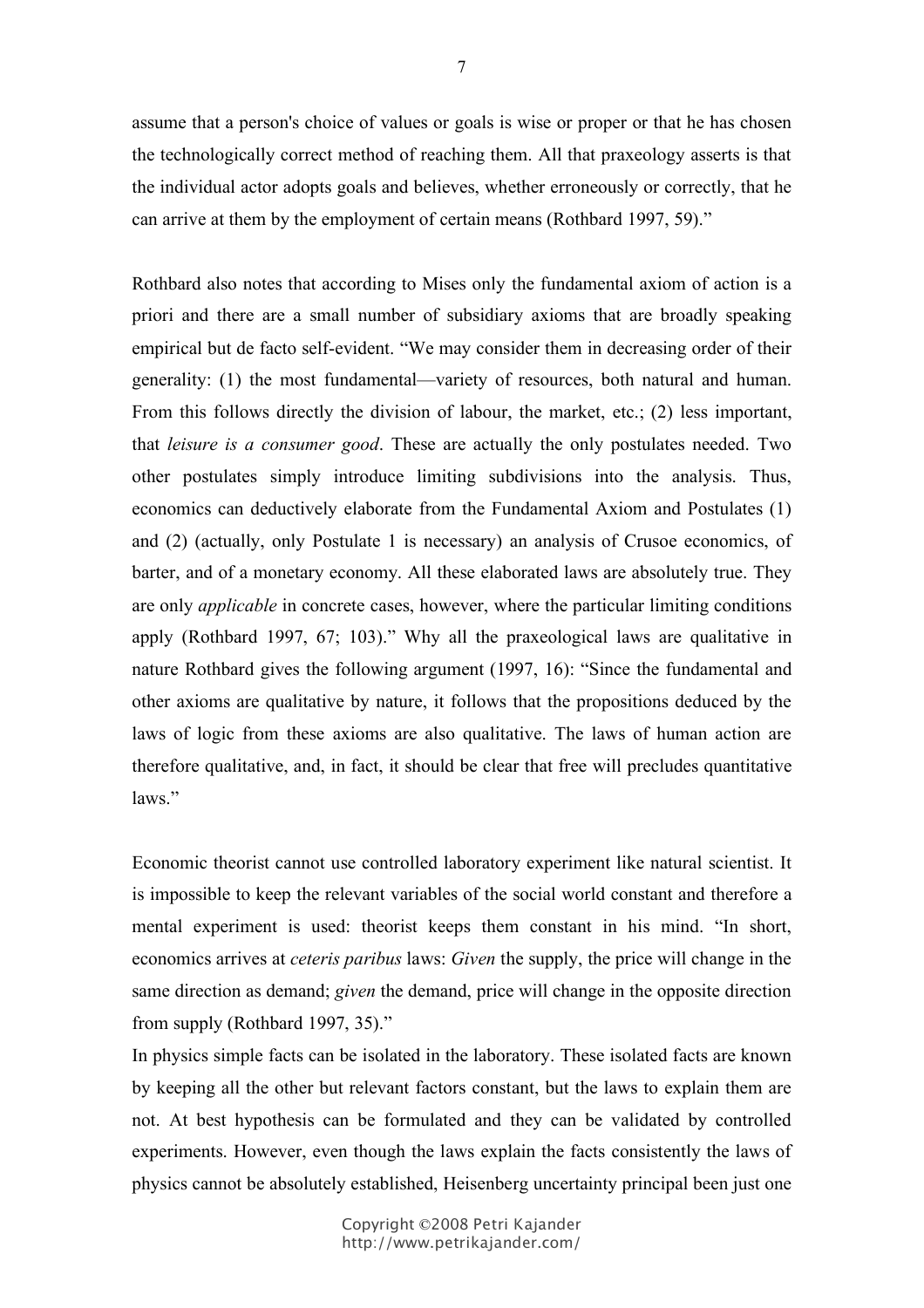example. This means that physical laws need to be postulated in a manner that they or their consequents can be empirically validated. Still, these laws are only tentative, never absolute—explanatory at best. "But in the study of human action, as Mises shows, the reverse is true; here, we begin by *knowing* the causal laws: by knowing the fact of human consciousness, of free will, of motivated, purposeful action of human beings in using given means for the attainment of desired ends." (Rothbard 1997, 25)

In human action there are only "historical" facts that cannot be isolated, neither verified nor falsified by any law. "The reason is obvious, as has been pointed out already. The historian can never derive theorems about cause and effect from the analysis of the material available. Historical experience is not laboratory experience. It is experience of complex phenomena, of the outcome of the joint operation of various forces (Mises 1962, 76)." Praxeology is in a different position since it has complete knowledge of its original and basic axioms. The causal laws are known, unlike in natural sciences, and this is the starting point—human consciousness based with free will and animated with motivational and purposeful action using given means to reach its desired goals. This enables praxeology to use deduction successfully and form absolute laws that are valid as long as humans act and exist.

Often it is claimed that praxeology is not scientific since it uses logic mainly in verbal and not mathematical and symbolic procedures. In physics mathematical operational steps are in themselves meaningless for their sole purpose is to explain and predict given facts. In praxeology the axioms are meaningful, true, and known. Therefore each step of logical deduction is meaningful and the meanings are better communicated by words than in meaningless formal symbols. In addition translating economic analysis into mathematical symbols and then retranslating them back for conclusions does not add value and like Rothbard comments that it "…violates the great scientific principle of Occam's Razor that there should be no unnecessary multiplication of entities." (Rothbard 1997, 213-215)

#### *2.2 Values and Utility*

Man uses means to pursue his ends. These means are scarce and he needs to make choices. Only individuals act, either alone or in a group, and the action of choice always concerns only particular and specific means in question. This process of choice results

8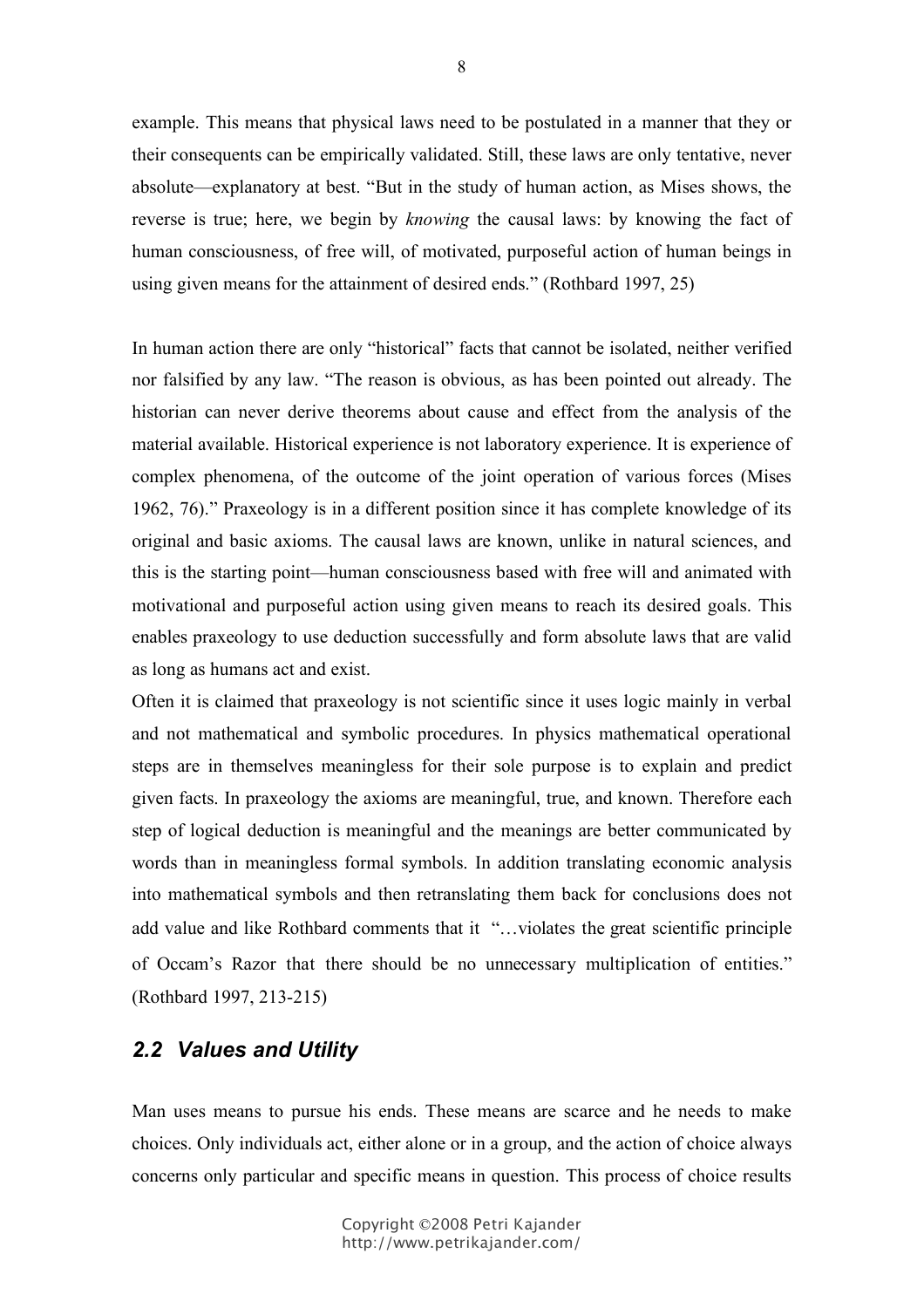that he needs to value or prefer between different means. More urgent needs are satisfied before less urgent means. The scale of preferences can be called utility, welfare, satisfaction, happiness etc. The name is not important but the notion that there is an order of rank that is done only in acting and through acting. The choice is always between definite quantities or units that are valued subjectively dependent on the individual and the unique circumstances when the action takes place. Therefore each act of choice is different and has a unique subjective valuation. The value scale can be presented in a numerical format but these numbers are only ordinal, not cardinal. Ordinal numbers can only be ranked but they cannot be used for measurement. Therefore any comparison or measurement of change in welfare, happiness or value is not possible for any individual or group of people. For example, it is possible to say that getting financing increases the wellbeing of the company owners and its employees but it is not possible to tell "how much." In order to measure something one needs to have an objective unit of measurement. (Mises 1998, 119-123; Rothbard 2006, 17-21)

Traditional utility theory assumes the notion that mathematical "marginal" in differentials is equivalent to the "marginal" in marginal utility. In other words the total utility is the integral of series of "marginal utilities." This results that marginal utilities of goods can be differentiated and integrated among other arithmetical operations. This mathematical representation assumes and requires the notion of continuity (i.e. infinitely small steps). Rothbard disputes this by saying that "[h]uman action and the facts on which it is based must be in observable and discrete steps and not infinitely small ones. Representation of utility in the manner of the calculus is therefore illegitimate." "Marginal" does not refer to increments of utility but the utility of increments of goods which results that there is no measurability available whatsoever. (Rothbard 1997, 220-223)

Mises argues that the law of marginal utility does not refer to objective use-value but to subjective use-value. It is not concerned of a definite effect in general nor with the value of things but the value of the services a person expects to get from them (Mises 1998, 124-125).

Also he says that "[i]t is impossible to measure subjective use-value, it follows directly that it is impracticable to ascribe "quantity" to it. We may say, the value of this commodity is greater than the value of that; but it is not permissible for us to assert, this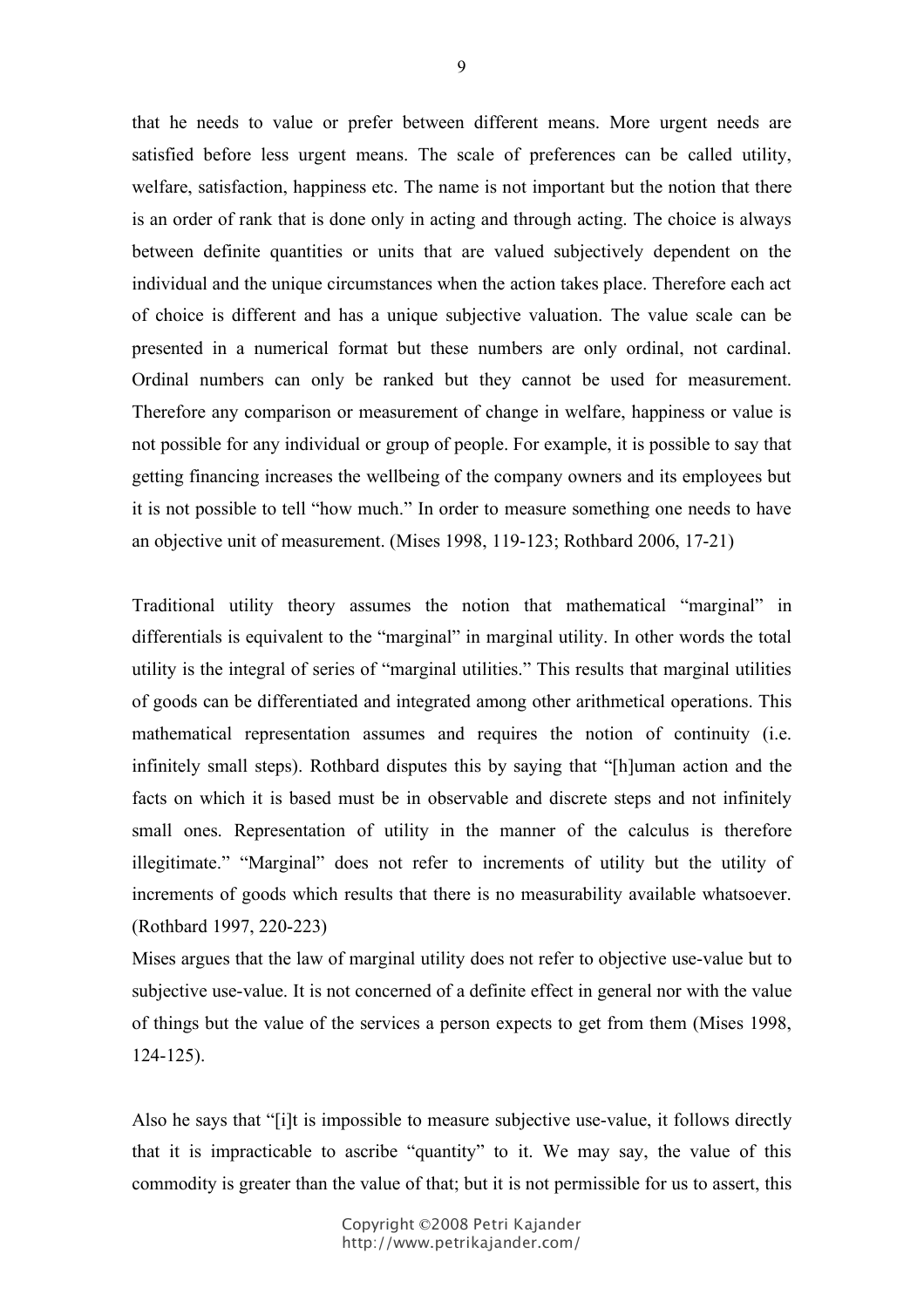commodity is worth *so much* (Mises 1980, 58)." For example, it does not make any sense to say that I prefer my Porsche thousand times to Mercedes. Similarly "[m]onetary calculation is not the calculation, and certainly not the measurement, of value. Its basis is the comparison of the more important and the less important. It is an ordering according to rank, an act of grading (Cuhel), and not an act of measuring. … economic calculation does not rest on the measurement of values, but on their arrangement in an order of rank (Mises 2003, 169)."

The valuation process comprises of the subject doing the valuation and the objects of valuation. The subject can be an individual, a group of persons or their representative, a society or an agent such as state but from the perspective of the valuation the subject acts as a unit. Likewise the objects of the valuation process can be a complex bundle of various goods but from the perspective of the valuation process there are only two goods to be compared over each other. This process is inseparable from the subject and the objects and therefore consists of a unique action in time. There is no continuity or constancy between one act of valuation over another. Also, there is no valid basis to assume a constant valuation preference carried over time without any changes in subjective preferences and thus in actions.

The same constancy assumption can be found in the Revealed Preference theory, first introduced by Paul A. Samuelson (1938), used in questionnaires where people are asked to make choices (i.e. reveal their preferences) between different options (or goods since a good is any object of action) without need to make the real choices in practice. The weakness here is not only that people may not tell the truth but the valuation process also differs when one actually makes the choices in reality. (Mises 1980, 59; Rothbard 1997, 216-218; Mises 1998, 102-104)

Rothbard concludes for us the latter discussion together with arguments about indifference by saying that "[i]ndifference can never be demonstrated by action. Quite the contrary. Every action necessarily signifies a *choice*, and every choice signifies a definite preference. Action specifically implies the *contrary* of indifference. The indifference concept is a particularly unfortunate example of the psychologizing<sup>2</sup> error.

<sup>&</sup>lt;sup>2</sup> Rothbard explains the term as follows (1997, 218): " ... "psychologizing," the treatment of preference scales as if they existed as separate entities apart from real action. .. "Praxeology, the basis of economic theory, differs from psychology, however. Psychology analyzes the *how* and the *why* of people forming values. It treats the concrete content of ends and values. Economics,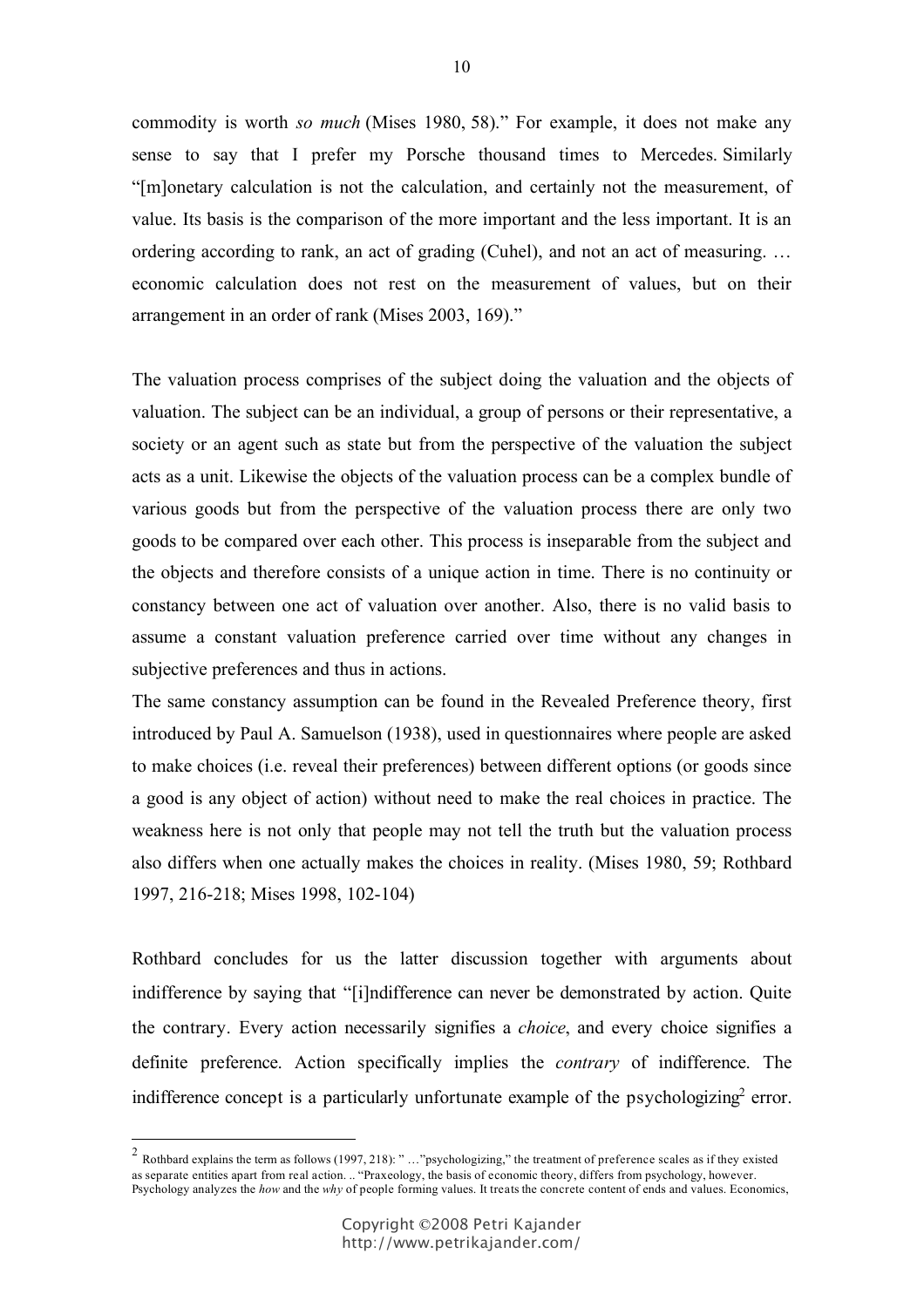Indifference classes are assumed to exist somewhere underlying and apart from action. This assumption is particularly exhibited in those discussions that try to "map" indifference curves empirically by the use of elaborate questionnaires.

If a person is really indifferent between two alternatives, then he cannot and will not choose between them. Indifference is therefore never relevant for action and cannot be demonstrated in action." (Rothbard 1997, 225-226)

Finally it is worth noting that like there is no such a thing as total utility, only relative and marginal, nor an actual choice can present any form of measurable utility—only an alternative being preferred over another (Rothbard 1997, 223; 220). Likewise there are no abstract actors in the market. Only individuals act and make value judgements based on their subjective preferences by any given choice of action they conduct. Mises reminds that "…on the market it is not mankind, the state, or the corporative unit that acts, but individual men and groups of men, and that their valuations and their action are decisive, not those of abstract collectivities. To recognize the relationship between valuation and use value and thus cope with the paradox of value, one had to realize that not classes of goods are involved in exchange, but concrete units of goods." The latter point refers to the fact that there are only specific individual goods exchanged not entire class of goods such as 'gold' or 'cars'. (Mises 2003, 163)

### *2.3 Ethics in Economic Science*

*"Ethics is the discipline, or what is called in classical philosophy the "science," of what goals men should or should not pursue. All men have values and place positive or negative value judgments on goods, people, and events. Ethics is the discipline that provides standards for a moral critique of these value judgments. In the final analysis, either such a discipline exists and a rational or objective system of ethics is possible, or else each individual's value judgments are ultimately arbitrary and solely a result of individual whim." (Rothbard 1997, 78)*

on the other hand, rests simply on the assumption of the *existence* of ends, and then deduces its valid theory from such <sup>a</sup> general assumption. It therefore has nothing to do with the content of ends or with the internal operations of the mind of the acting man."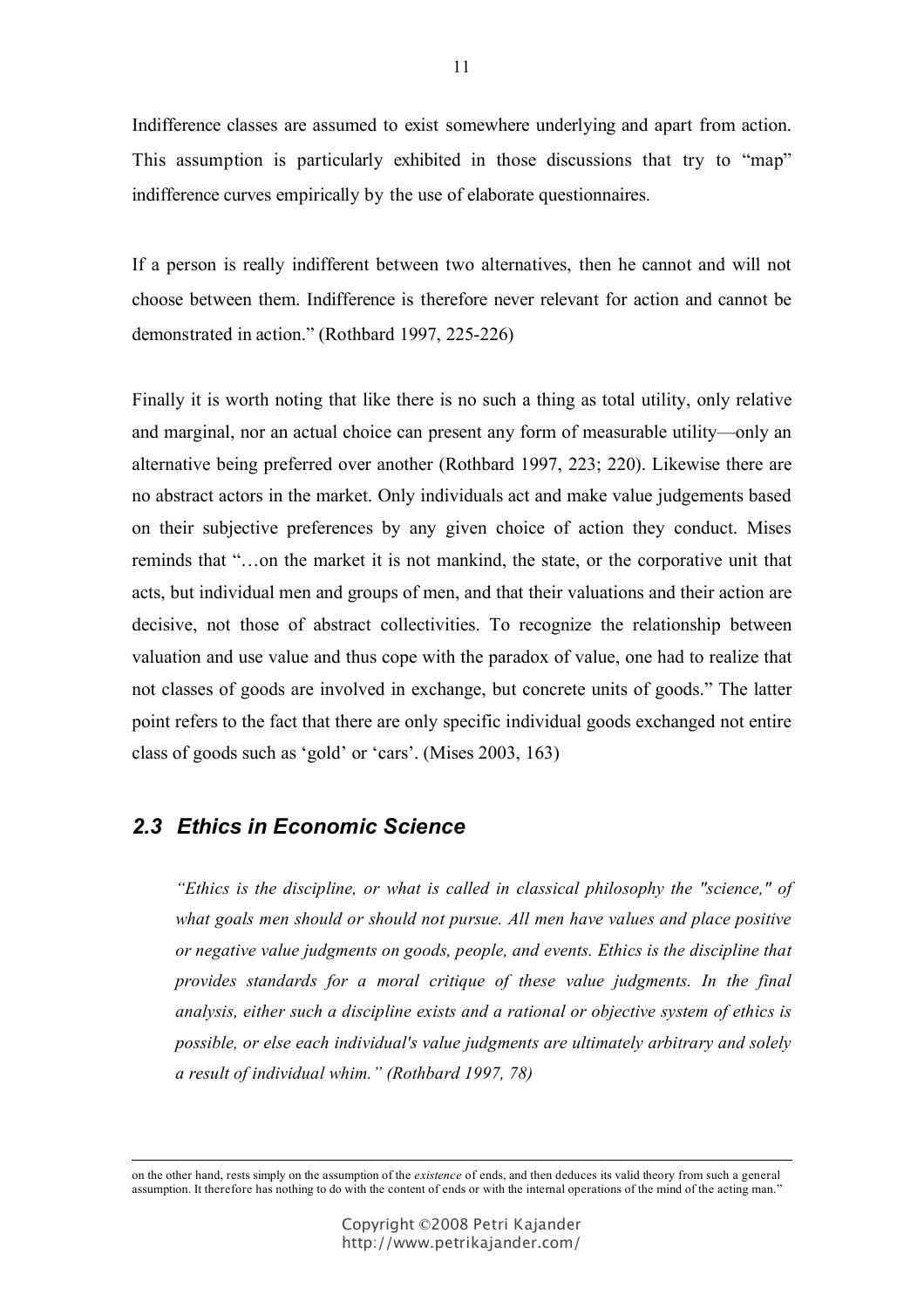The sciences are in themselves value-free and they provide laws about reality that can be used by those who make ethical judgements. Rothbard points out the role of praxeology which "…is thus a unique discipline within the social sciences; for, in contrast to the others, it deals not with the *content* of men's values, goals, and actions—not with what they have done or how they have acted or how they should act—but purely with the fact that they *do* have goals and act to attain them. The laws of utility, demand, supply, and price apply regardless of the type of goods and services desired or produced (Rothbard 1997, 70)." There is no ethical guidance but only data to be used for individuals in their endeavour to achieve their goals and objectives according to their values and judgement.

It is not appropriate as an "…economist *qua* economist to make any ethical or value pronouncements or to advocate any social or political policy whatsoever (Rothbard 1997, 80)." Rothbard states that an economist has only two choices if she wants to step outside of the value-free position. She can either use her own ad hoc personal value judgement and use that clearly as the policy basis or turn into an ethicist and develop and defend a sound ethical system while using the data of economic science. In the latter case one cannot simultaneously act in the capacity of an economist without compromising the value free principal of science. He emphasises the importance of the matter by stating that: "...it is the responsibility of any scientist, indeed any intellectual, to refrain from any value judgment whatever *unless* he can support it on the basis of a coherent and defensible ethical system." (Rothbard 1997, 80-82)

An example of ethical value judgement is to use Pareto's Unanimity Rule in economics<sup>3</sup>. The rule states that social welfare or social utility increases only if no individual is worse off and at least one person is better off after and because of the change. Lionel Robbins (1938) pointed out that this is possible only by interpersonal judgements and these are not possible with mathematical methods (e.g. subtraction, addition etc.) due to their non-cardinal (ordinal) nature. This results that an economist cannot state anything about the social utility (provided that there is no unanimity) or she implicitly and out of necessity compares the two groups of gainers and losers and by this act creates an ethical judgement of the groups' relative importance.

Jeremy Bentham was the first to introduce the famous concept "the greatest happiness of the greatest number" in his book "A Fragment of Government" in 1776. This is another example of an ethical value judgement. Felix Adler<sup>4</sup> points that "...sociologists frankly express their ideals in terms of quantity and, in the fashion of Bentham,

 $3$  In the cardinal sense.

<sup>&</sup>lt;sup>4</sup> According to Rothbard in "Relation of Ethics", p. 673 by Felix Adler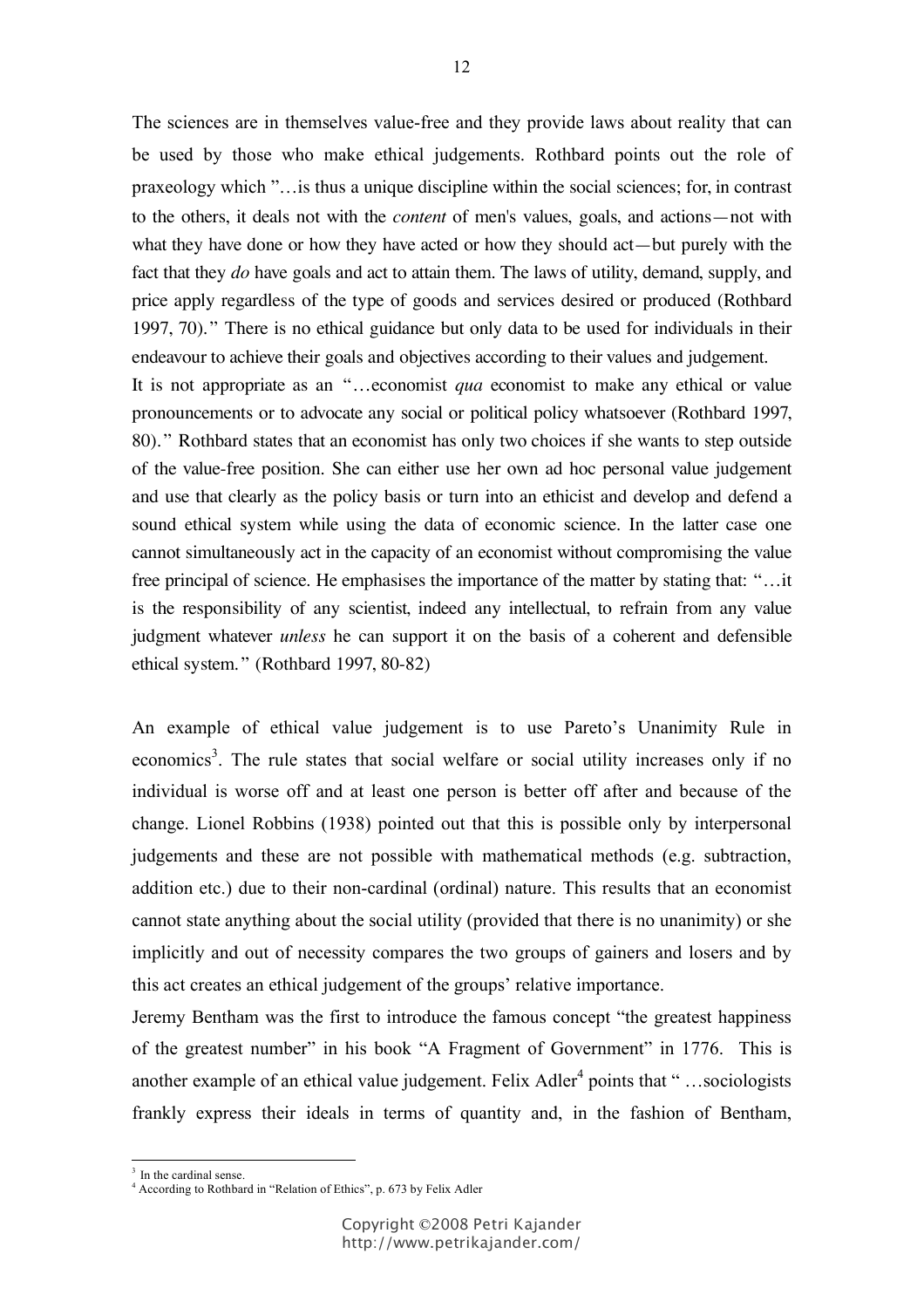pronounce the greatest happiness of the greatest number to be the social end, although they fail to make it intelligible why the happiness of the greater number should be cogent as an end upon those who happen to belong to the lesser number." Even using the unanimity principle per se is not a value free statement but a clear signal of ethical approval of the current state of the affairs, which is naturally based on the existing value norms and ethical systems. (Rothbard 1997, 233-235; 84-86)

## *2.4 Free Market and Intervention*

"Freedom and liberty always refer to interhuman relations. A man is free as far as he can live and get on without being at the mercy of arbitrary decisions on the part of other people (Mises 1998, 279)." A contractual society is based on individual's freedom and liberty. Mises continues: "[s]ocial cooperation under a system of private ownership of the means of production means that within the range of the market the individual is not bound to obey and to serve an overload (Mises 1998, 280)." In a voluntary society people are free in respect to each other but at the same time dependent on each other's contribution. They are restricted by the natural phenomenon of scarcity (e.g. natural resources) but free while serving others by serving themselves. Still, "[a]s far as he gives and serves other people, he does so of his own accord in order to be rewarded and served by the receivers. He exchanges goods and services, he does not do compulsory labor and does not pay tribute (Mises 1998, 280)." Mises emphasizes that there is no other kind of freedom and liberty than the kind that market economy brings about—the rest are based on various degrees of hegemonic rule. (Mises 1998, 280-281)

All exchanges in the free market are voluntary. Both parties gain (or expect to gain) from the exchange since otherwise they would not conduct the exchange. Their very act of exchange demonstrates that both parties benefit—it shows their preferences. Rothbard calls this the demonstrated preference: the act of choice shows the value preferences. By concluding that every exchange in the free market is conducted voluntarily and all parties clearly demonstrate that they have benefited from their exchanges it can be deduced that the free market benefits all its participants. Therefore it is shown that the free market increases social utility. This conclusion can be drawn even by using the unanimity principal. (Rothbard 1997, 212; 240)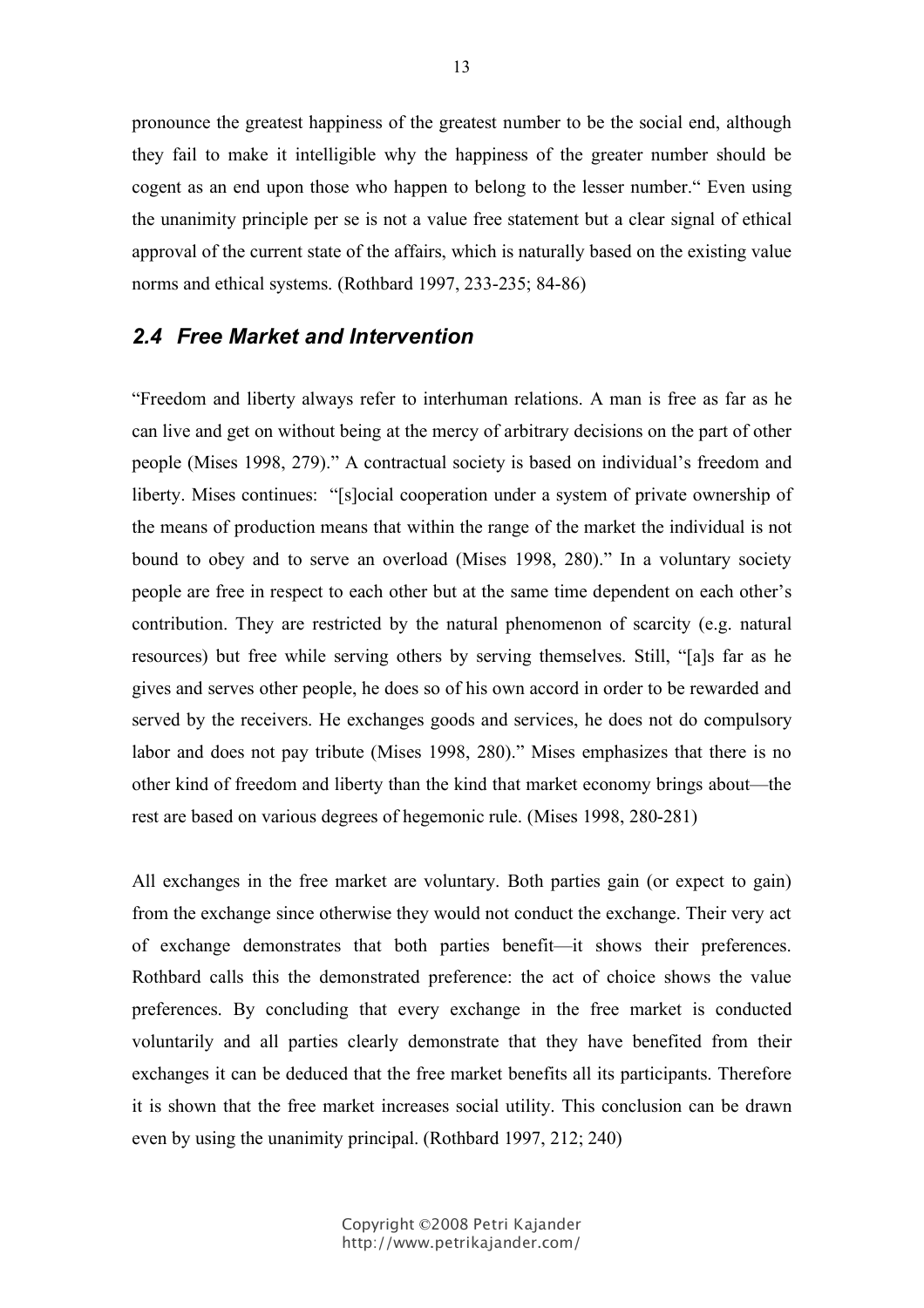It is worthwhile to mention the "...fact that each man, in pursuing his own self-interest, furthers the interest of everyone else, is a *conclusion* of economic analysis, not an *assumption* on which the analysis is grounded (Rothbard 2006, 876)." This laissez-faire conclusion can be found in the works of Frédéric Bastiat, Edmond About, Gustave de Molinari, and Arthur Latham Perry among others. For example, About says<sup>5</sup>: "Now what is admirable in exchange is that it benefits the two contracting parties. . . . Each of the two, by giving what he has for that which he has not, makes a good bargain. . . . This occurs at every free and straightforward exchange. . . . In fact, whether you sell, whether you buy, you perform an act of preference. No one constrains you to give over any of your things for the things of another." (Rothbard 1997, 244-245)

Intervention means the substitution of coercion over voluntary actions in society. It is an intrusion of aggressive physical force and it implies that the subjects of the intervention would not do otherwise what they are forced to do by the aggressor. "In contrast to the free market, therefore, all cases of intervention supply one set of men with gains *at the expense* of another set. (Rothbard 2006, 880)."

The state is an exceptional institution in society apart from all other market participants in two ways. Firstly it has the sole right to interfere by using violence towards any actual or potential market exchanges between other people. Secondly, it alone uses coercion to obtain its revenues (mainly via taxation).

Above it was proven that voluntary exchange among people increases social benefit. Now it is time to show that any coercive action does the opposite. For this two cases are needed. In the first one market participants A and B are prevented by a threat of violence to carry out an exchange they both would have done without the intervention. This means that both A and B have suffered a lowered utility due to the violent intervention by the aggressor. In addition, the aggressor has achieved a gain (or at least an anticipated gain) from the intervention since otherwise the restrictive action would not have happened. The end result is that some of the parties have gained (the government) and some of them have lost. In the second case the aggressor forces the market participants C and D to make an exchange, which they would not have done

 <sup>5</sup> According to Rothbard: Edmond Abou, *Handbook of Social Economy* (London: Straham, 1872), p. 104. Also, ibid. , pp.101-12; and Arthur Latham Perry, *Political Economy*, 21<sup>st</sup> ed. (New York: Charles Scribners's Sons, 1892), p. 180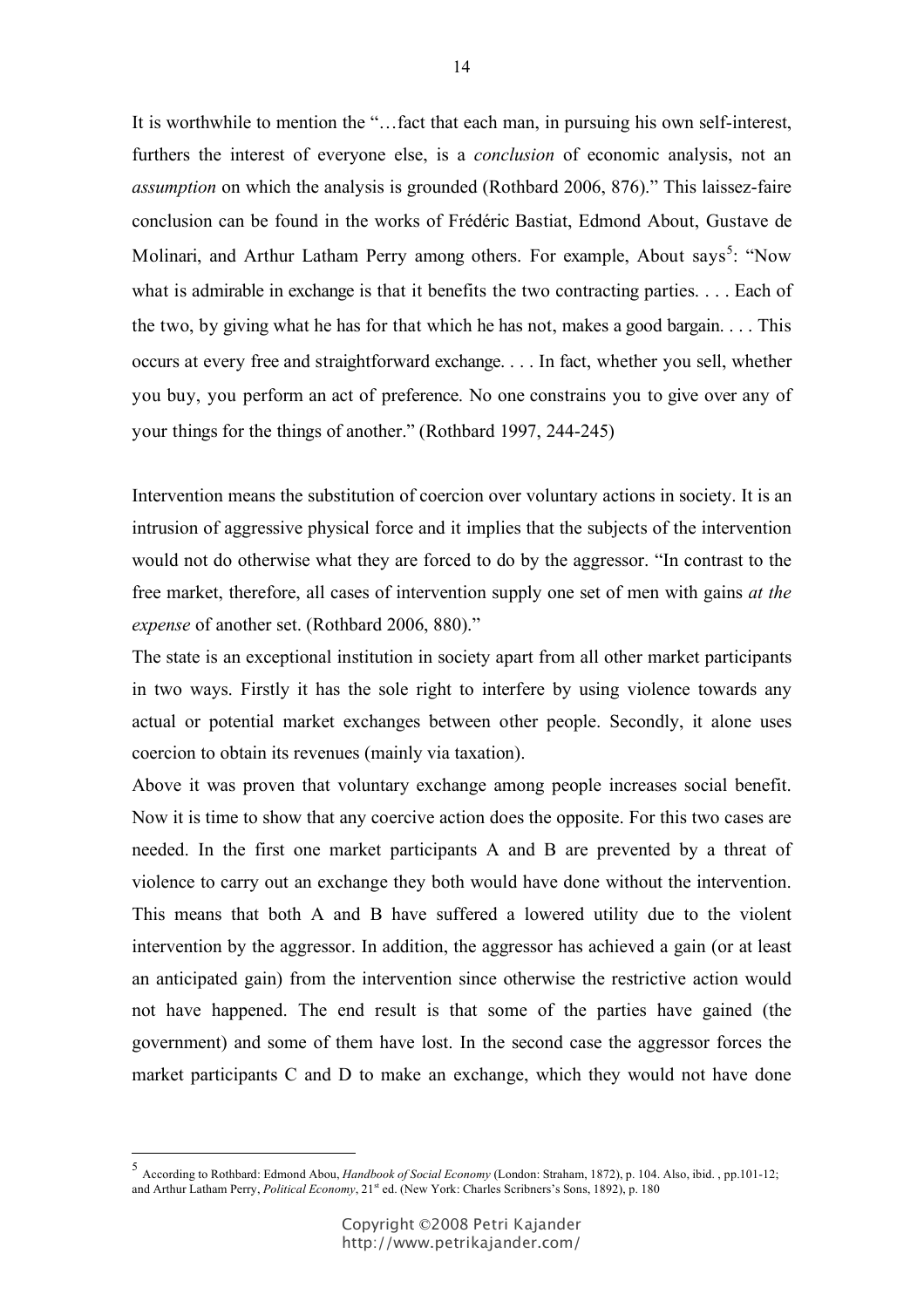otherwise. In this case the government has again gained and at least one of the exchange parties have suffered a loss in utility<sup>6</sup>.

From these two cases it can be deduced that no government (or more generally no coerced) interference with exchanges can ever increase social utility. This can be extended into a more generic conclusion by including the fact that all government income is based on coercion and all its actions are dependent on this act of violence. Therefore it can be deduced that not any kind of government action can increase social utility (or welfare).

In summary can be stated that: 1) free market always increases social utility; and 2) no act of government can ever increase social utility<sup>7</sup>. (Rothbard 2006, 877-879; 1997, 242-244)

#### *2.5 Government's Impact on the Market*

Above it is shown that government cannot increase social welfare due to its violent nature. Even though it is not necessary to carry further with the analysis it is valuable to show some of the means how the government damages the voluntary society and creates discord.<sup>8</sup> This is especially relevant since the government seems to be almost ubiquitous in today's society.

There are only two ways to prosperity: the economic means (voluntary production and exchange) and the political means. The voluntary cooperation among market participants creates wealth to all its players according to the degree they serve each other in the society. There is no separate distribution process. Coerced confiscation of wealth hampers the production and exchange from their most efficient use to the degree of distortion. In addition it creates a new problem of wealth allocation that benefits those who are the most able to gain access and control of the state's distribution mechanism. There are many consequences for this action. Any kind of coerced wealth transfer benefits (e.g. subsidies from grants to licenses and monopoly rights) the inefficient at the expense of the efficient. For example a government-subsidised company can prolong its non-profitable operations and prevent the resources to be

 $<sup>6</sup>$  Nothing can be stated about the social utility.</sup>

<sup>7</sup> In other words "…the maintenance of *<sup>a</sup> free and voluntary market "maximizes"social utility* (provided we do not interpret "mazimize" in a cardinal sense) (Rothbard 1997, 244).

<sup>8</sup> For deductive proof see (Rothbard <sup>2006</sup> and Mises 1998)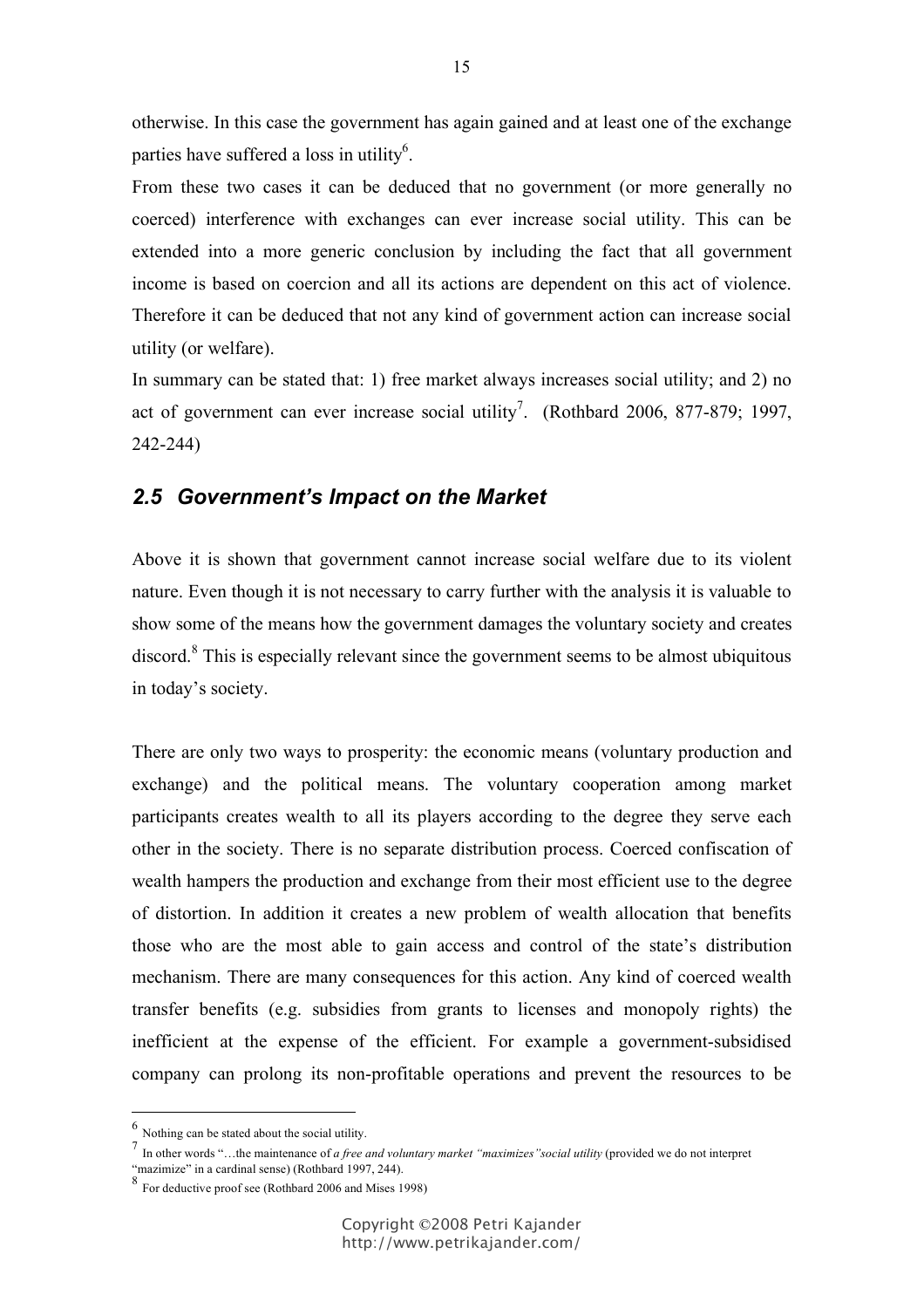shifted into a more value-productive use. Distribution of wealth departs the earnings from their most efficient use, which impacts the consumer who is not able to gain full satisfaction of wants: the larger the government distortion the lower the overall standard of living for everyone. This becomes obvious when government operations extend and people are shifting away their energies from production to the political game of distribution allocation (or loot). The new group of privileged increases the burden of the efficient. "In sum, governmental subsidy systems promote inefficiency in production and efficiency in coercion and subservience, while penalizing efficiency in production and inefficiency in predation." (Rothbard 2006, 1254-1257)

Investment in praxeology means entrepreneurial activity that is used to buy producer's goods and services, not to buyer's own use and satisfaction, but to reshape and resell them to others, ultimately to the consumers. Coerced confiscation that directs resources to the aggressor's own ends and purposes is no investing—they are consumption expenditures (or spending) no matter their intention or the end result. Government uses resources to offer services either "free" or charging a fee from its "customers." It also acts as an owner and enterpriser. Government's services that are offered "free" are not truly free goods in the economic sense. If they were free they would not be goods but abundantly available for everyone (such as air). Government goods are not paid by the customer but levied by taxation. Any price below the free market price results increased demand that eventually exceeds any supply level available. Only in governmental services and goods there are "shortages", insufficiencies, deficiencies, and lack of availability—private enterprises always try to convince customers to buy more. Government has the problem of allocating its supply—it has no means to prioritise the most urgent uses and the most willing buyers from the submarginal users, which happens automatically by charging a price for the goods. In government's services all customers are artificially set at the same level except that the users are subsidised at the expense of the non-using taxpayers. In the free market consumers dictate the price level. In addition the free market provides the ultimate profit-and-loss test: most urgent wants gain more revenues ensuring their increased supply in the future and less important needs receive little or no demand resulting finally discontinuity of the goods offered due to lack of funding (and consumer interest). Government does not have this type of critical guidance system to direct its resource allocation—it has no rational way to know how much to spend and when to stop.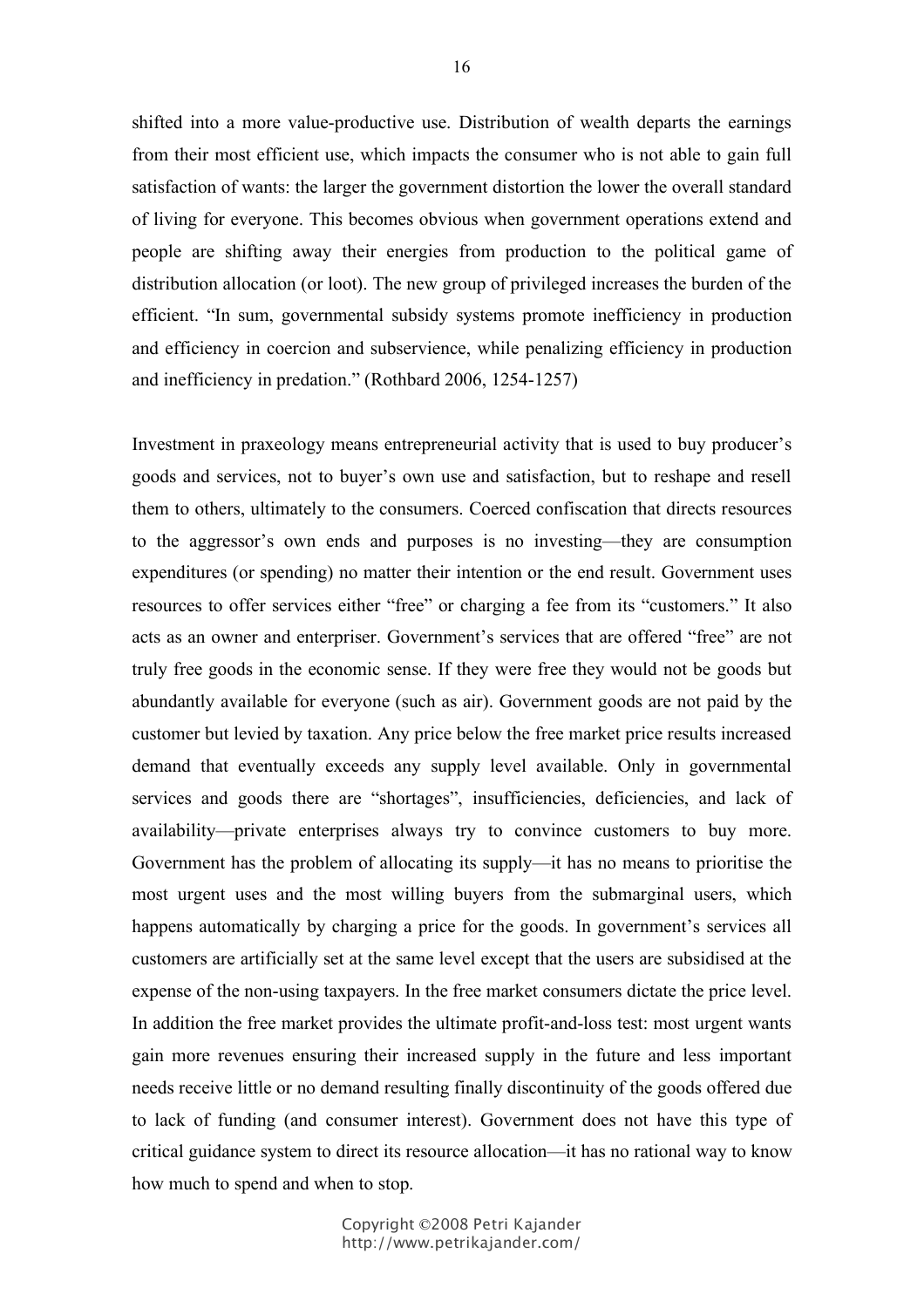Neither has it any way to act as if would be a private business. Private ventures can obtain funds only either from investors or from their paying customers. An investor risks his own money that he has saved and thus expects to receive it back from the company's anticipated future profits. Both the investor and the customer are allocating their resources to the means that serve them the most and hence they are at their most efficient use. Government does not obtain its funding from investors or consumers. It merely asks for more funds and then uses its coercive power to obtain the resources—it has de facto unlimited resources available at its whim. This means that government can only play private venture since it is not risking its own money—there is no entrepreneurial risk. Nor has its bureaucratic managers true incentives to adjust to the consumer demand, they are not dependent on the consumer satisfaction. As the funding for government operations is not coming from paying customers there is no urge to be efficient nor is there any reasonable mechanism to ensure that the quality and the values of the service suit the needs of its customers.

Government's unlimited funding capability puts it to a favourable position in respect to private enterprises—it has the power to drive out private businesses and hence to make private investors cautious who are considering future investments in the same industry. Alas, bureaucratic managers, politicians, and government's inherent inefficiency are not very appealing business propositions for investors considering government owned or operated private enterprises. (Rothbard 2006, 1259-1272)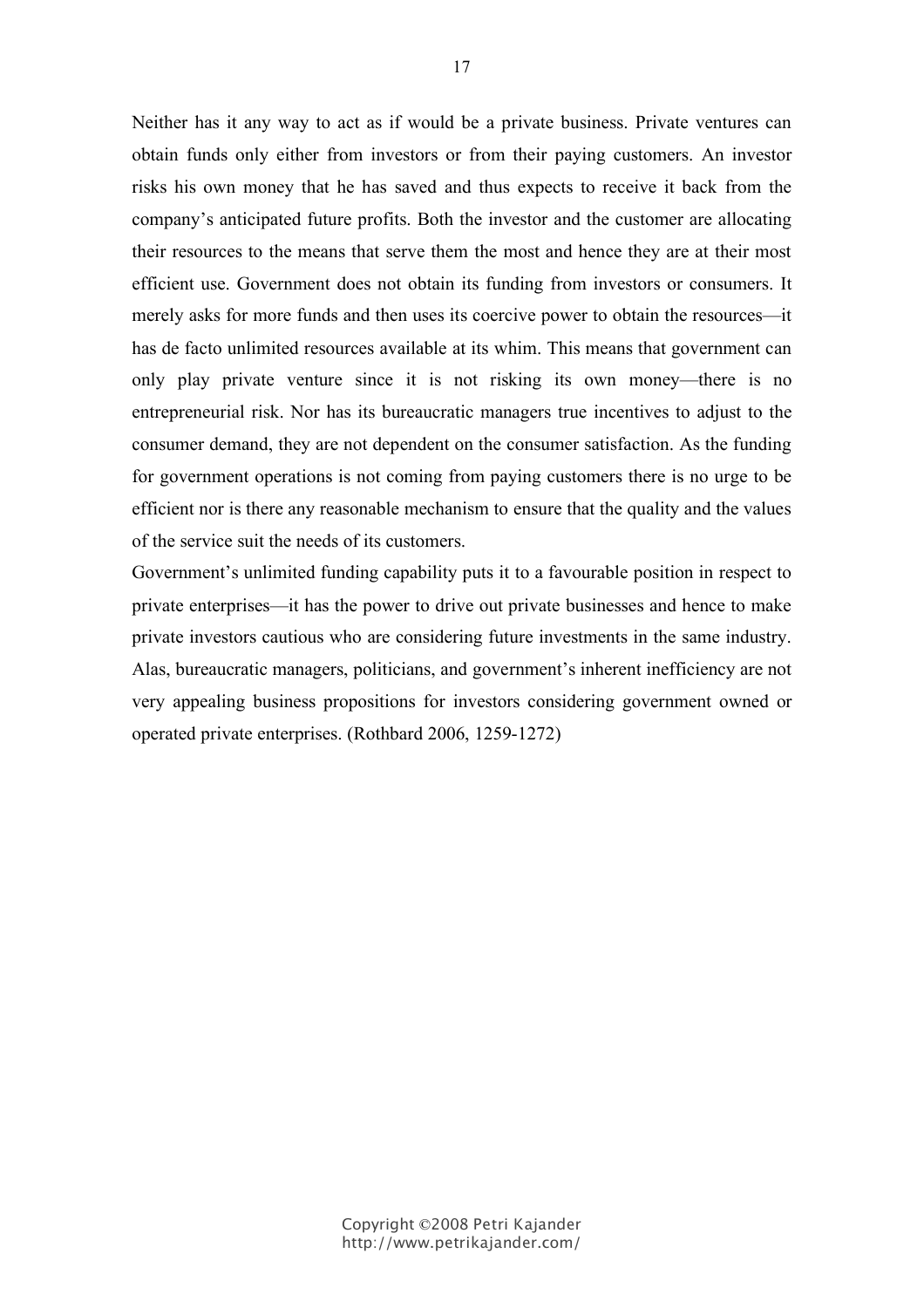## **3 SUMMARY**

It has been shown that the economic science can produce absolute and definite facts or laws about human life in society. These facts are not dependent on time, place, person, or any other circumstances. They are true as long as humans act. These laws cannot be tested or proved by empirical evidence. In social sciences there are no constants and all circumstances are results of complex multiplex of factors and relationships. What happens now or in the past cannot verify or tell anything about the future—humans have free will and their values and choices are subjective. They are unpredictable unlike atoms that have known and constant properties.

What praxeology in economics can tell us is what kind of effects certain actions will cause. These laws are not dependent on the actor or the situation. This information can help man to make better choices for selecting the best means for his ends. Still, economics is not in place to make ethical or value judgements nor can it predict the future. Subjective preferences are qualitative and cannot be measured or compared between people. Therefore it is not possible to measure how much a certain action is better than any other action nor what action one should take. This would require a value judgement and economics is neither an ethical system nor the science of ethics.

It was proven that a voluntary cooperation among members of society benefits all the participants. If they were not to benefit from their voluntary exchanges they would restrain from acting. The very act of action demonstrates a preference and choice that also maximises the utility and is the most efficient use of the means. There are only two types of action: voluntary means to ends or acts of violence—nothing between. Any interference to the free market voluntary order by coercion will reduce social utility and result inefficiencies and finally a lowered standard of living for everyone. Coercive action divides people to those who benefit at the expense of others and to those who lose. Taxation is a form of coercive action and it is used by the government to fund its operations.

Any act of government whatsoever cannot ever increase social utility—it can only divide and break the peaceful and harmonious voluntary society. The maintenance of a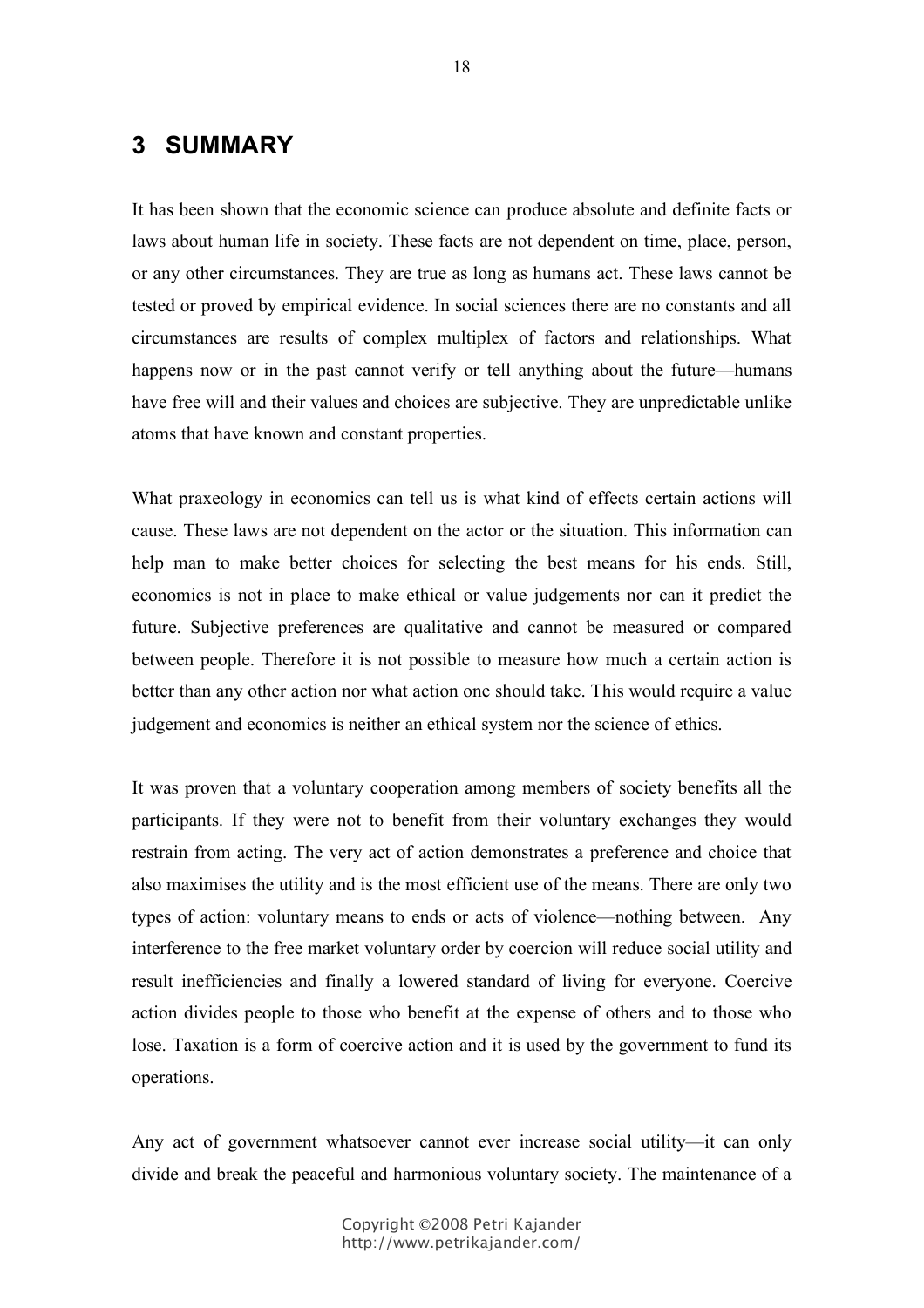free and voluntary market maximises<sup>9</sup> social utility and this applies to any type of voluntary exchange between any type or number of market participants including also any type of competition no matter whether "perfect" or against monopoly.

 <sup>9</sup> In the ordinal sense.